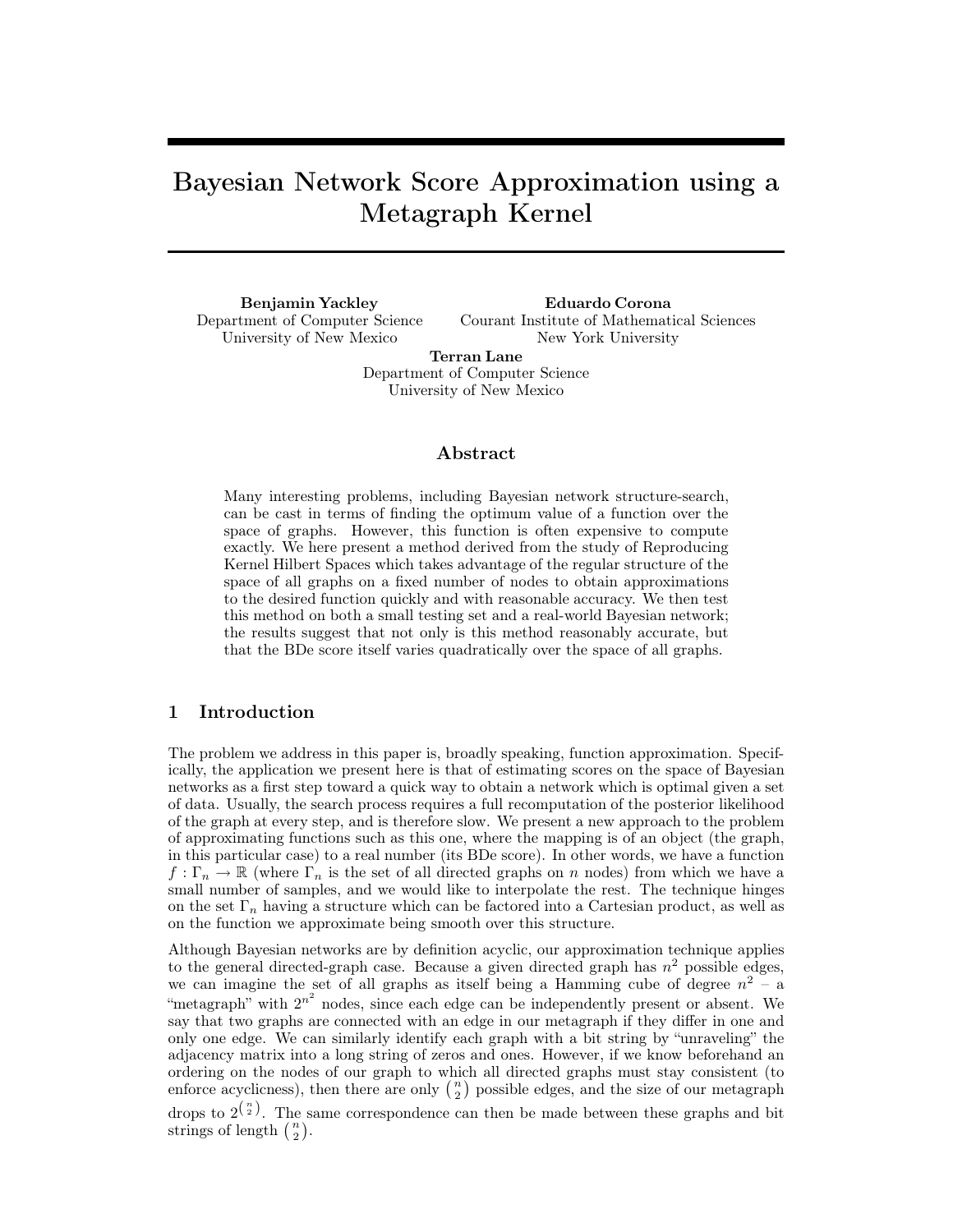Since the eigenvectors of the Laplacian of a graph form a basis for all smooth functions on the graph, then we can use our known sampled values (which correspond to a mapping from a subset of nodes on our metagraph to the real numbers) to interpolate the others. Despite the incredible size of the metagraph, we show that this problem is by no means intractable, and functions can in fact be approximated in polynomial time. We also demonstrate this technique both on a small network for which we can exhaustively compute the score of every possible directed acyclic graph, as well as on a larger real-world network. The results show that the method is accurate, and additionally suggest that the BDe scoring metric used is quadratic over the metagraph.

## 2 Spectral Properties of the Hypercube

#### 2.1 The Kronecker Product and Kronecker Sum

The matrix operators known as the Kronecker product and Kronecker sum, denoted ⊗ and ⊕ respectively, play a key role in the derivation of the spectral properties of the hypercube. Given matrices  $A \in \mathbb{R}^{i \times j}$  and  $B \in \mathbb{R}^{k \times l}$ ,  $A \otimes B$  is the matrix in  $\mathbb{R}^{i k \times j l}$  such that:

|                 |                         | $a_{11}B$ $a_{12}B$<br>$a_{21}B$ $a_{22}B$ | $a_{1j}B$ - |
|-----------------|-------------------------|--------------------------------------------|-------------|
| $A \otimes B =$ |                         |                                            | $a_{2j}B$   |
|                 |                         |                                            |             |
|                 | $a_{j1}B \quad a_{j2}B$ |                                            | $a_{ij}B$   |

The Kronecker sum is defined over a pair of square matrices  $A \in \mathbb{R}^{m \times m}$  and  $B \in \mathbb{R}^{n \times n}$  as  $A \oplus B = A \otimes I_n + I_m \otimes B$ , where  $I_n$  denotes an  $n \times n$  identity matrix[8].

#### 2.2 Cartesian Products of Graphs

The Cartesian product of two graphs  $G_1$  and  $G_2$ , denoted  $G_1 \times G_2$ , is intuitively defined as the result of replacing every node in  $G_1$  with a copy of  $G_2$  and connecting corresponding edges together. More formally, if the product is the graph  $G = G_1 \times G_2$ , then the vertex set of G is the Cartesian product of the vertex sets of  $G_1$  and  $G_2$ . In other words, for any vertex  $v_1$  in  $G_1$  and any vertex  $v_2$  in  $G_2$ , there exists a vertex  $(v_1, v_2)$  in G. Additionally, the edge set of G is such that, for any edge  $(u_1, u_2) \rightarrow (v_1, v_2)$  in G, either  $u_1 = v_1$  and  $u_2 \rightarrow v_2$  is an edge in  $G_2$ , or  $u_2 = v_2$  and  $u_1 \rightarrow v_1$  is an edge in  $G_1$ .[7]

In particular, the set of hypercube graphs (or, identically, the set of Hamming cubes) can be derived using the Cartesian product operator. If we denote the graph of an n-dimensional hypercube as  $Q_n$ , then  $Q_{n+1} = Q_n \times Q_1$ , where the graph  $Q_1$  is a two-node graph with a single bidirectional edge.

#### 2.3 Spectral Properties of Cartesian Products

The Cartesian product has the property that, if we denote the adjacency matrix of a graph G as  $A(G)$ , then  $A(G_1 \times G_2) = A(G_1) \oplus A(G_2)$ . Additionally, if  $A(G_1)$  has m eigenvectors  $\phi_k$  and corresponding eigenvalues  $\lambda_k$  (with  $k = 1...m$ ) while  $A(G_2)$  has n eigenvectors  $\psi_l$ with corresponding eigenvalues  $\mu_l$  (with  $l = 1...n$ ), then the full spectral decomposition of  $A(G_1 \times G_2)$  is simple to obtain by the properties of the Kronecker sum;  $A(G_1 \times G_2)$  will have mn eigenvectors, each of them of the form  $\phi_k \otimes \psi_l$  for every possible  $\phi_k$  and  $\psi_l$  in the original spectra, and each of them having the corresponding eigenvalue  $\lambda_k + \mu_l[2]$ .

It should also be noted that, because hypercubes are all  $k$ -regular graphs (in particular, the hypercube  $Q_n$  is n-regular), the form of the normalized Laplacian becomes simple. The usual formula for the normalized Laplacian is:

$$
\tilde{L} = I - D^{-1/2} A D^{-1/2}
$$

However, since the graph is regular, we have  $D = kI$ , and so

$$
\tilde{L} = I - (kI)^{-1/2} A (kI)^{-1/2} = I - \frac{1}{k} A.
$$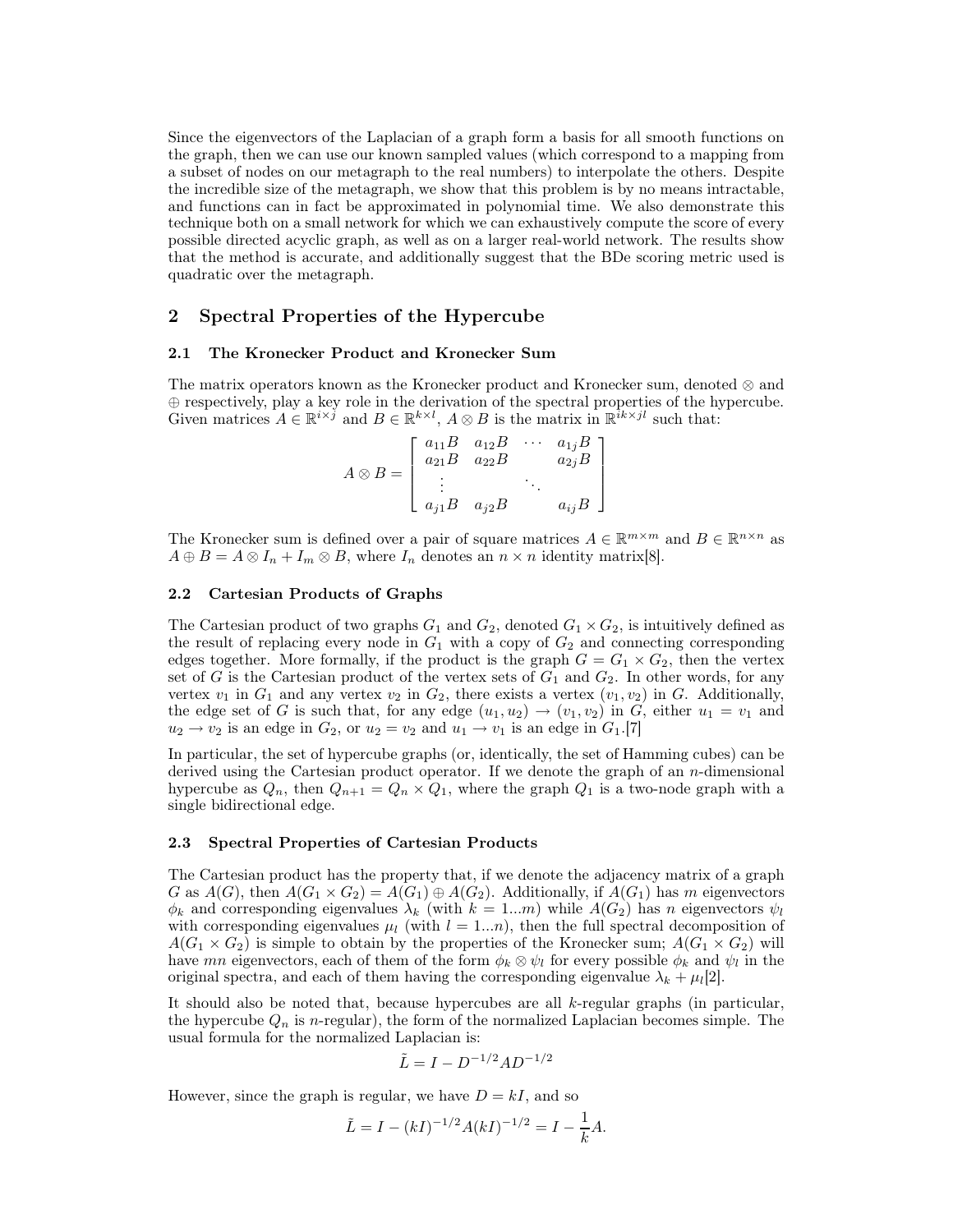Also note that, because the formula for the combinatorial Laplacian is  $L = D - A$ , we also have  $\tilde{L} = \frac{1}{k}$  $\frac{1}{k}L$ .

The Laplacian also distributes over graph products, as shown in the following theorem.

**Theorem 1** Given two simple, undirected graphs  $G_1 = (V_1, E_1)$  and  $G_2 = (V_2, E_2)$ , with combinatorial Laplacians  $L_{G_1}$  and  $L_{G_2}$ , the combinatorial Laplacian of the Cartesian product graph  $G_1 \times G_2$  is then given by:

$$
L_{G_1 \times G_2} = L_{G_1} \oplus L_{G_2}
$$

Proof.

$$
L_{G_1} = D_{G_1} - A(G_1)
$$
  

$$
L_{G_2} = D_{G_2} - A(G_2)
$$

Here,  $D_G$  denotes the degree diagonal matrix of the graph  $G$ . Now, by the definition of the Laplacian,

$$
L_{G_1\times G_2}=D_{G_1\times G_2}-A(G_1)\oplus A(G_2)
$$

However, the degree of any vertex uv in the Cartesian product is  $deg(u) + deg(v)$ , because all edges incident to a vertex will either be derived from one of the original graphs or the other, leading to corresponding nodes in the product graph. So, we have

$$
D_{G_1\times G_2}=D_{G_1}\oplus D_{G_2}
$$

Substituting this in, we obtain

$$
L_{G_1 \times G_2} = D_{G_1} \oplus D_{G_2} - A(G_1) \oplus A(G_2)
$$
  
=  $D_{G_1} \otimes I_m + I_n \otimes D_{G_2} - A(G_1) \otimes I_m - I \otimes A(G_2)$   
=  $D_{G_1} \otimes I_m - A(G_1) \otimes I_m + I_n \otimes D_{G_2} - I_n \otimes A(G_2)$ 

Because the Kronecker product is distributive over addition[8],

$$
L_{G_1 \times G_2} = (D_{G_1} - A(G_1)) \otimes I_m + I_n \otimes (D_{G_2} - A(G_2))
$$
  
=  $L_{G_1} \oplus L_{G_2}$ 

Additionally, if  $G_1 \times G_2$  is k-regular,

$$
\tilde{L}_{G_1 \times G_2} = \tilde{L}_{G_1} \oplus \tilde{L}_{G_2} = \frac{1}{k} (L_{G_1} \oplus L_{G_2})
$$

 $\blacksquare$ 

Therefore, since the combinatorial Laplacian operator distributes across a Kronecker sum, we can easily find the spectra of the Laplacian of an arbitrary hypercube through a recursive process if we just find the spectrum of the Laplacian of  $Q_1$ .

#### 2.4 The Spectrum of the Hypercube  $Q_n$

First, consider that

$$
A(Q_1) = \left[ \begin{array}{cc} 0 & 1 \\ 1 & 0 \end{array} \right].
$$

This is a k-regular graph with  $k = 1$ . So,

$$
L_{Q_1} = I - \frac{1}{k}A(Q_1) = \begin{bmatrix} 1 & -1 \\ -1 & 1 \end{bmatrix}
$$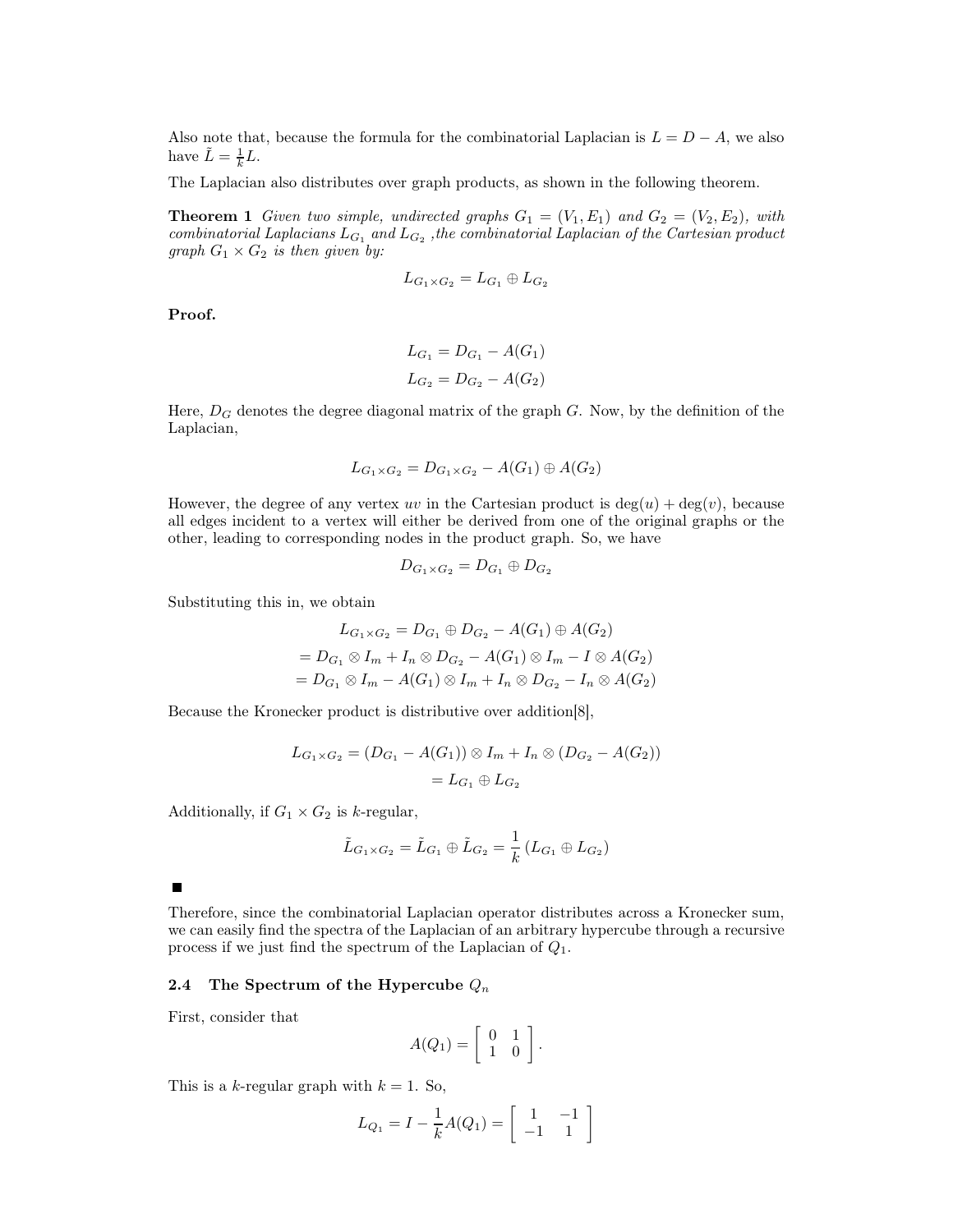Its eigenvectors and eigenvalues can be easily computed; it has the eigenvector  $\begin{bmatrix} 1 \\ 1 \end{bmatrix}$  with eigenvalue 0 and the eigenvector  $\begin{bmatrix} 1 \\ -1 \end{bmatrix}$  with eigenvalue 2. We can use these to compute the four eigenvectors of  $L_{Q_2}$ , the Laplacian of the 2-dimensional hypercube;  $L_{Q_2} = L_{Q_1 \times Q_1} =$  $L_{Q_1} \oplus L_{Q_1}$ , so the four possible Kronecker products are  $[1\ 1\ 1\ 1]^T$ ,  $[1\ 1\ -1\ -1]^T$ ,  $[1\ -1\ 1\ -1]^T$ , and  $[1 - 1 - 11]^T$ , with corresponding eigenvalues 0, 1, 1, and 2 (renormalized by a factor of  $\frac{1}{k} = \frac{1}{2}$  to take into account that our new hypercube is now degree 2 instead of degree 1; the combinatorial Laplacian would require no normalization). It should be noted here that an *n*-dimensional hypercube graph will have  $2^n$  eigenvalues with only  $n + 1$  distinct values; they will be the values  $\frac{2k}{n}$  for  $k = 0...n$ , each of which will have multiplicity  $\binom{n}{k} [4]$ .

If we arrange these columns in the proper order as a matrix, a familiar shape emerges:

$$
\left[\begin{array}{rrrr} 1 & 1 & 1 & 1 \\ 1 & -1 & 1 & -1 \\ 1 & 1 & -1 & -1 \\ 1 & -1 & -1 & 1 \end{array}\right]
$$

This is, in fact, the Hadamard matrix of order 4, just as placing our original two eigenvectors side-by-side creates the order-2 Hadamard matrix. In fact, the eigenvectors of the Laplacian on a hypercube are simply the columns of a Hadamard matrix of the appropriate size; this can be seen by the recursive definition of the Hadamard matrix in terms of the Kronecker product:

$$
H_{2^{n+1}}=H_{2^n}\otimes H_2
$$

Recall that the eigenvectors of the Kronecker sum of two matrices are themselves all possible Kronecker products of eigenvectors of those matrices. Since hypercubes can be recursively constructed using Kronecker sums, the basis for smooth functions on hypercubes (i.e. the set of eigenvectors of their graph Laplacian) is the Hadamard basis. Consequently, there is no need to ever compute a full eigenvector explicitly; there is an explicit formula for a given entry of any Hadamard matrix:

$$
(H_{2^n})_{ij} = (-1)^{\langle b_i, b_j \rangle}
$$

The notation  $b_x$  here means "the *n*-bit binary expansion of x interpreted as a vector of 0s and 1s". This is the key to computing our kernel efficiently, not only because it takes very little time to compute arbitrary elements of eigenvectors, but because we are free to compute only the elements we need instead of entire eigenvectors at once.

## 3 The Metagraph Kernel

#### 3.1 The Optimization Framework

Given the above, we now formulate the regression problem that will allow us to approximate our desired function at arbitrary points. Given a set of k observations  ${y_i}_{i=1}^k$  corresponding to nodes  $x_i$  in the metagraph, we wish to find the  $\hat{f}$  which minimizes the squared error between our estimate and all observed points and also which is a sufficiently smooth function on the graph to avoid overfitting. In other words,

$$
\hat{f}
$$
 = arg min $\left\{\frac{1}{k}\sum_{i=1}^{k} ||f(x_i) - y_i||^2 + cf^T L^m f\right\}$ 

The variable m in this expression controls the type of smoothing; if  $m = 1$ , then we are penalizing first-differences (i.e. the gradient of the function). We will take  $m = 2$  in our experiments, to penalize second-differences (the usual case when using spline interpolation)[6]. This problem can be formulated and solved within the Reproducing Kernel Hilbert Space framework[9]; consider the space of functions on our metagraph as the sum of two orthogonal spaces, one (called  $\Omega_0$ ) consisting of functions which are not penalized by our regularization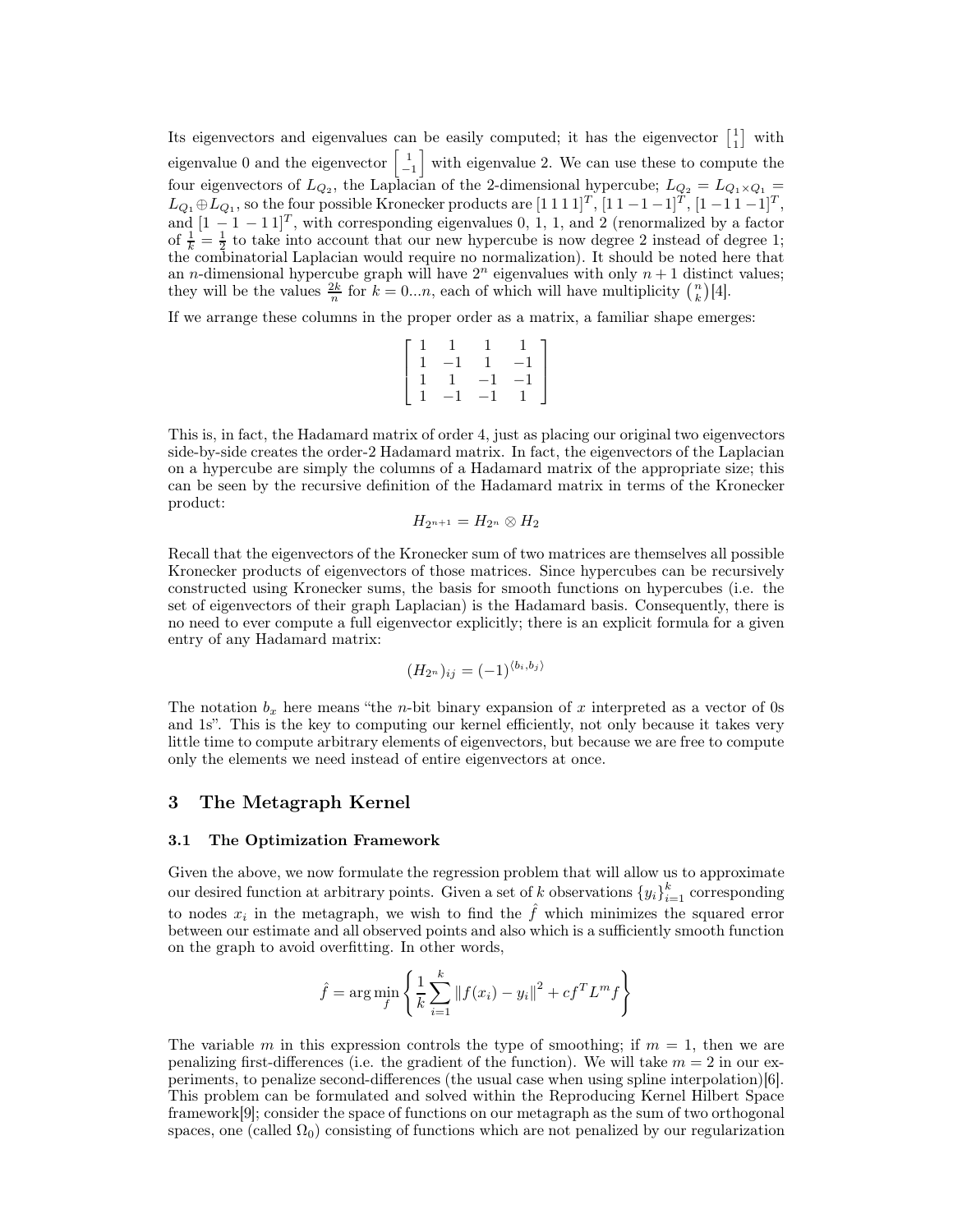term (which is  $c\hat{f}L^m\hat{f}$ ), and one (called  $\Omega_1$ ) consisting of functions orthogonal to those. In the case of our hypercube graph,  $\Omega_0$  turns out to be particularly simple; it consists only of constant functions (i.e. vectors of the form  $\mathbf{1}^T d$ , where 1 is a vector of all ones). Meanwhile, the space  $\Omega_1$  is formulated under the RKHS framework as a set of columns of the kernel matrix (denoted  $K_1$ ). Consequently, we can write  $\hat{f} = \mathbf{1}^T d + K_1 e$ , and so our formulation becomes:

$$
\hat{f} = \arg\min_{f} \left\{ \frac{1}{k} \sum_{i=1}^{k} \left\| (\mathbf{1}^T d + K_1 e)(x_i) - y_i \right\|^2 + c e^T K_1 e \right\}
$$

The solution to this optimization problem is for our coefficients  $d$  and  $e$  to be linear estimates on y, our vector of observed values. In other words, there exist matrices  $\Upsilon_d(c, m)$  and  $\Upsilon_e(c, m)$ , dependent on our smoothing coefficient c and our exponent m, such that:

$$
\hat{d} = \Upsilon_d(c, m)y
$$

$$
\hat{e} = \Upsilon_e(c, m)y
$$

$$
\hat{f} = \mathbf{1}^T \hat{d} + K_1 \hat{e} = \Upsilon(c, m)y
$$

 $\Upsilon(c, m) = \mathbf{1}^T \Upsilon_d(c, m) + K_1 \Upsilon_e(c, m)$  is the influence matrix [9] which provides the function estimate over the entire graph. Because  $\Upsilon(c, m)$  is entirely dependent on the two matrices  $\Upsilon_d$  and  $\Upsilon_e$  as well as our kernel matrix, we can calculate an estimate for any set of nodes in the graph by explicitly calculating only those rows of  $\Upsilon$  which correspond to those nodes and then simply multiplying that sub-matrix by the vector  $y$ . Therefore, if we have an efficient way to compute arbitrary entries of the kernel matrix  $K_1$ , we can estimate functions anywhere in the graph.

#### 3.2 Calculating entries of  $K_1$

First, we must choose an order  $r \in \{1, 2...n\}$ ; this is equivalent to selecting the degree of a polynomial used to perform standard interpolation on the hypercube. The effect that r will have on our problem will be to select the set of basis functions we consider; the eigenvectors corresponding to a given eigenvalue  $\frac{2k}{n}$  are the  $\binom{n}{k}$  eigenvectors which divide the space into identically-valued regions which are themselves  $(n - k)$ -dimensional hypercubes. For example, the 3 eigenfunctions on the 3-dimensional hypercube which correspond to the eigenvalue  $\frac{2}{3}$  (so  $\tilde{k} = 1$ ) are those which separate the space into a positive plane and a negative plane along each of the three axes. Because these eigenfunctions are all equivalent apart from rotation, there is no reason to choose one to be in our basis over another, and so we can say that the total number of eigenfunctions we use in our approximation is equal to  $\sum_{k=0}^{r} \binom{n}{k}$  for our chosen value of r.

All eigenvectors can be identified with a number  $l$  corresponding to its position in the natural-ordered Hadamard matrix; the columns where  $l$  is an exact power of 2 are ones that alternate in identically-sized blocks of  $+1$  and  $-1$ , while the others are element-wise products of the columns correponsing to the ones in  $l$ 's binary expansion. Therefore, if we use the notation  $|x|_1$  to mean "the number of ones in the binary expansion of x", then choosing the order r is equivalent to choosing a basis of eigenvectors  $\phi_l$  such that  $|l|_1$  is less than or equal to r. Therefore, we have:

$$
(K_1)_{ij} = \sum_{1 \le |l|_1 \le r} \left(\frac{n}{2k}\right)^m H_{il} H_{jl}
$$

Because k is equal to  $|l|_1$ , and because we already have an explicit form for any  $H_{xy}$ , we can write

$$
(K_1)_{ij} = \frac{1}{n} \sum_{1 \le |l|_1 \le r} \left(\frac{n}{2|l|_1}\right)^m (-1)^{< b_i, l > + < b_j, l >}{}
$$
\n
$$
= \frac{1}{n} \sum_{k=1}^r \left(\frac{n}{2k}\right)^m \sum_{|l|_1 = k} (-1)^{< b_i \vee b_j, l >}
$$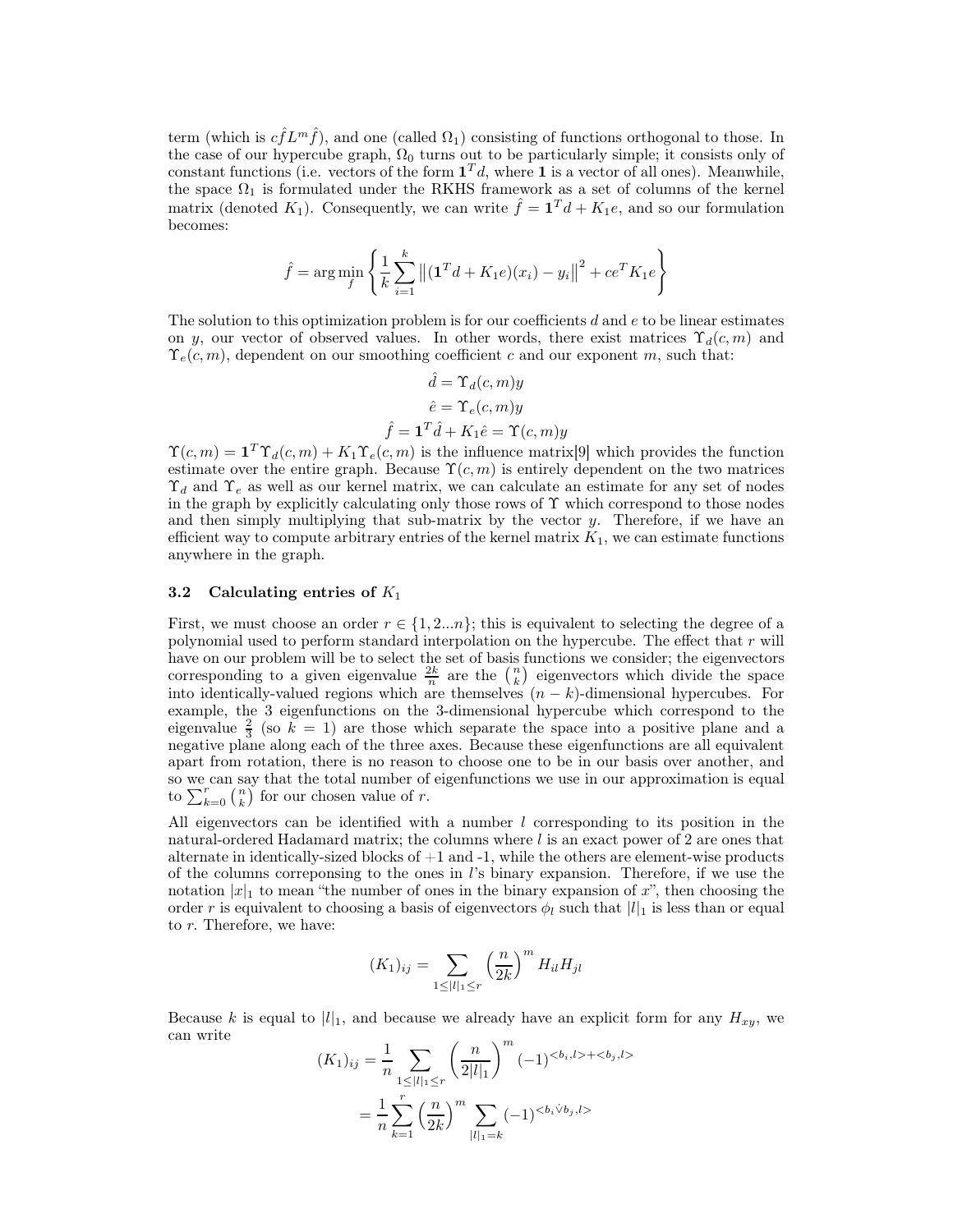The  $\dot{V}$  symbol here denotes exclusive-or, which is equivalent to addition mod 2 in this domain. The justification for this is that only the parity of the exponent (odd or even) matters, and locations in the bit strings  $b_i$  and  $b_j$  which are both zero or both one contribute no change to the overall parity. Notably, this shows that the value of the kernel between any two bit strings  $b_i$  and  $b_j$  is dependent only on  $b_i \dot{\vee} b_j$ , the key result which allows us to compute these values quickly. If we let  $S_k(b_i, b_j) = \sum_{|l|=k} (-1)^{\langle b_i \dot{\vee} b_j, l \rangle}$ , there is a recursive formulation for the computation of  $S_k(b_i, b_j)$  in terms of  $S_{k-1}(b_i, b_j)$ , which is the method used in the experiments due to its speed and feasability of computation.

# 4 Experiments

## 4.1 The 4-node Bayesian Network

The first set of experiments we performed were on a four-node Bayesian Network. We generated a random "base truth" network and sampled it 1000 times, creating a data set. We then created an exhaustive set of  $2^6 = 64$  directed graphs; there are six possible edges in a four-node graph, assuming we already have some sort of node ordering that allows us to orient edges, and so this represented all possibilities. Because we chose the node ordering to be consistent with our base network, one of these graphs was in fact the correct network. We then gave each of the set of 64 graphs a log-marginal-likelihood score (i.e. the BDe score) based on the generated data. As expected, the correct network came out to have the greatest likelihood. Additionally, computation of the Rayleigh quotient shows that the function is a globally smooth one over the graph topology. We then performed a set of experiments using the metagraph kernel.

# 4.1.1 Randomly Drawn Observations

First, we partitioned the set of 64 observations randomly into two groups. The training group ranged in size from 3 to 63 samples, with the rest used as the testing group. We then used the training group as the set of observations, and queried the metagraph kernel to predict the values of the networks in the testing group. We repeated this process 50 times for each of the different sizes of the training group, and the results averaged to obtain Figure 1. Note that order 3 performs the best overall for large numbers of observations, overtaking the order-2 approximation at 41 values observed and staying the best until the end. However, order 1 performs the best for small numbers of observations (perhaps due to overfitting errors caused by the higher orders) and order 2 performs the best in the middle. The data suggests that the proper order to which to compute the kernel in order to obtain the best approximations is a function of both the size of the space and the number of observations made within that space.

## 4.1.2 Best/worst-case Observations

Secondly, we performed experiments where the observations were obtained from networks which were in the neighborhood around the known true maximum, as well as ones from networks which were as far from it as possible. These results are Figures 2 and 3. Despite small differences in shape, the results are largely identical, indicating that the distribution of the samples throughout  $\Gamma_n$  matters very little.

## 4.2 The Alarm Network

The Alarm Bayesian network[1] contains 37 nodes, and has been used in much Bayes-netrelated research[3]. We first generated data according to the true network, sampling it 1000 times, then generated random directed graphs over the 37 nodes to see if their scores could be predicted as well as in the smaller four-node case. We generated two sets of these graphs: a set of 100, and a set of 1000. We made no attempt to enforce an ordering; although the graphs were all acyclic, we placed no assumption on the graphs being consistent with the same node-ordering as the original. The scores of these sets, calculated using the data drawn from the true network, served as our observed data. We then used the kernel to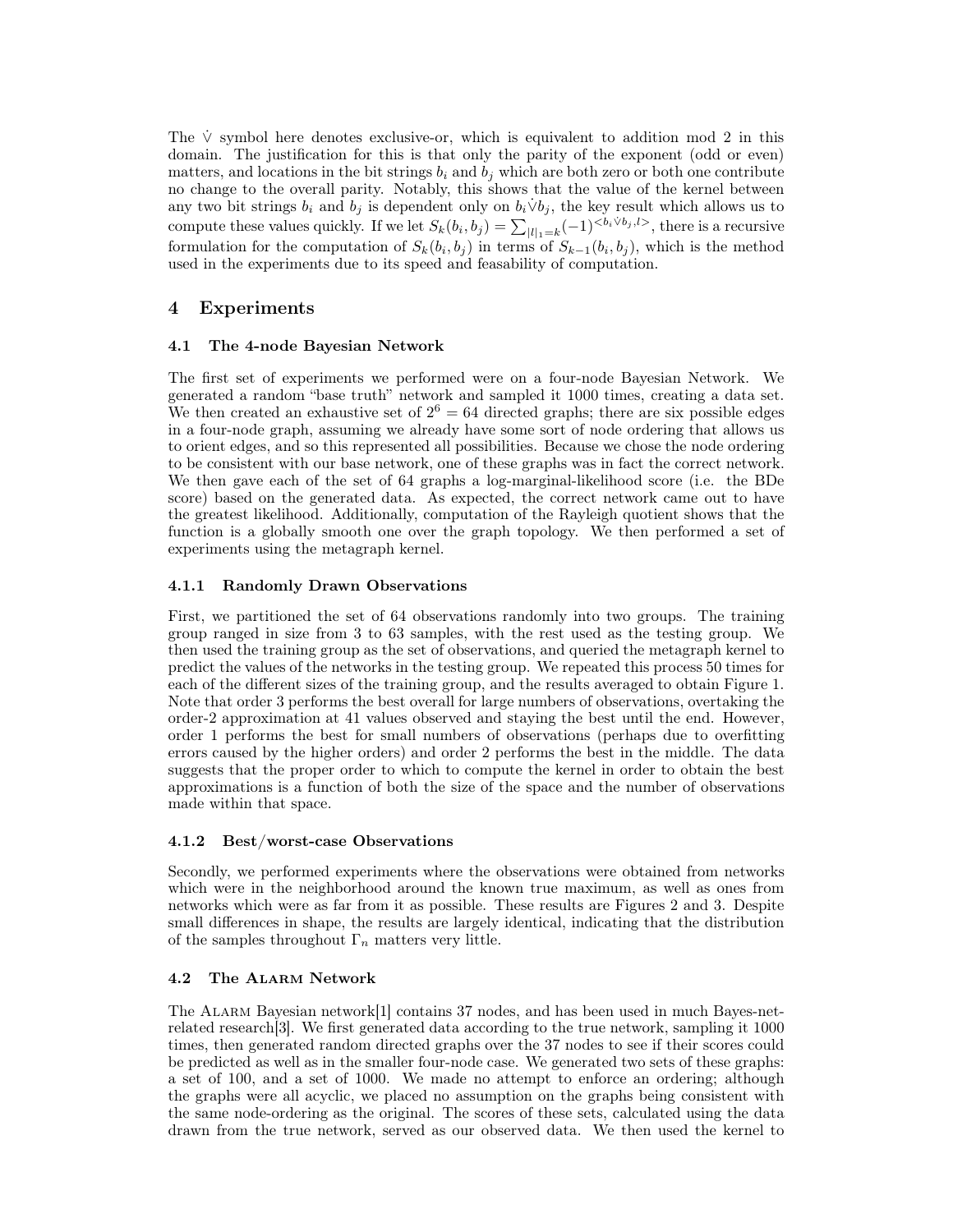

(a) Figure 1: Randomly-drawn Samples





(b) Figure 2: Samples drawn near maximum



(c) Figure 3: Samples drawn near minimum

(d) Figure 4: Samples from ALARM network

approximate, given the observed scores, the score of an additional 100 randomly-generated graphs, with the order of the kernel varying from 1 to 20. The results, with root-meansquared error plotted against the order of the kernel, are shown in Figure 4. Additionally, we calculated a baseline by taking the mean of the 1000 sampled scores and calling that the estimated score for every graph in our testing set.

The results show that the metagraph approximation method performs significantly better than the baseline for low orders of approximation with higher amounts of sampled data. This makes intuitive sense; the more data there is, the better the approximation should be. Additionally, the spike at order 2 suggests that the BDe score itself varies quadratically over the metagraph. To our knowledge, we are the first to make this observation. In current work, we are analyzing the BDe in an attempt to analytically validate this empirical observation. If true, this observation may lead to improved optimization techniques for finding the BDemaximizing Bayesian network. Note, however, that, even if true, exact optimization is still unlikely to be polynomial-time because the quadratic form is almost certainly indefinite and, therefore, NP-hard to optimize.

# 5 Conclusion

Functions of graphs to real numbers, such as the posterior likelihood of a Bayesian network given a set of data, can be approximated to a high degree of accuracy by taking advantage of a hybercubic "metagraph" structure. Because the metagraph is regular, standard techniques of interpolation can be used in a straightforward way to obtain predictions for the values at unknown points.

# 6 Future Work

Although this technique allows for quick and accurate prediction of function values on the metagraph, it offers no hints (as of yet) as to where the maximum of the function might be. This could, for instance, allow one to generate a Bayesian network which is likely to be close to optimal, and if true optimality is required, that approximate graph could be used